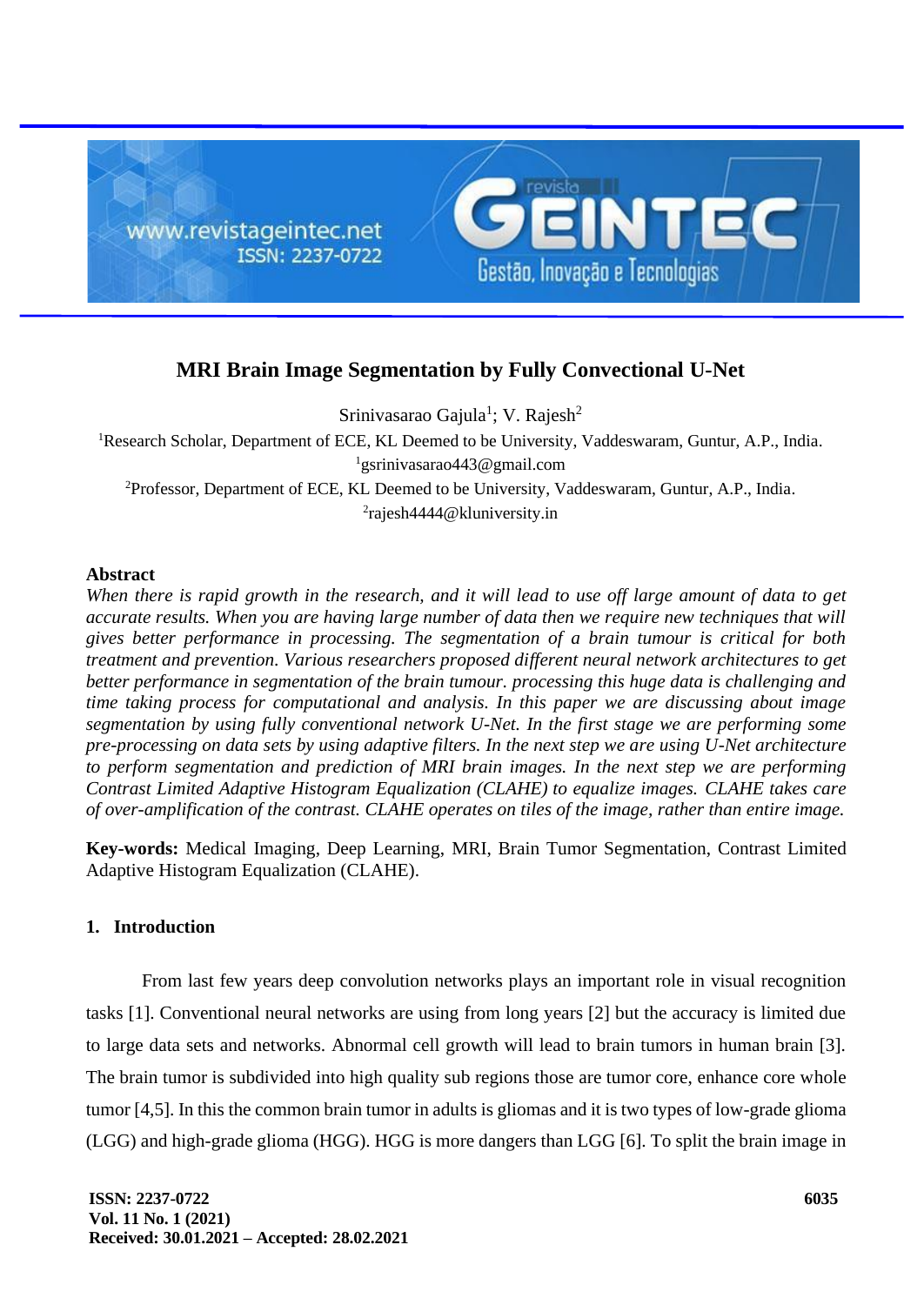to required manner by manually is very difficult task. So, we develop a new method that automatically perform segmentation and analysis of brain tumor in all aspects of regions in MRI images.

By using machine learning tumor identification is become more reliable then past [7]. Deep learning algorithms are giving good and appropriate results in medical imaging [8,9] and bioinformatics [10,11,12]. Now a days we are using deep learning in many applications such as soft computing and artificial intelligence. Artificial intelligence is one of the major tasks that affect humans' daily lives. In medical image segmentation point of view the most used method is U-Net, it is the most reliable and gives better performance characteristics when compared to others [13]. Specific multipath convolution neural network proposed to segment brain tumor images proposed by Havaei et al. [14]. Boundary-aware FCN was proposed by Shen et al [15]. At present U-Net architecture is good solution for biomedical image data processing [16]. Here we are using LGG Segmentation data set carries images of 110 patients with lower-grade glioma collection with FLAIR sequence, tumor genomic clusters and patient data is provided in data.csv file which is freely available in Kaggle.

### **2. Methodology**

In this method, in the first step we are performing image pre-processing to get perfect data sets. Then we are discussing about U-Net architecture. Then the output image is enhanced with CLAHE technique to get better result. In the first step we are going with image pre-processing here deep learning models are robust to noise it is the major drawback in deep learning models so that we must perform some pre-processing in the image before applying to the network.

To achieve the contextual information between the shallow and deep layer we introduced this model this can be implementing the bridge between these and cover the gap and enhanced the global features of the network and increasing the efficiency. overall architecture of the U-Net is shown in the figure 1.

In this model, we use the 256 X 256 image resolution as a input and will produce the same output dimensions. As per the image left of the model act as encoder and right act as decoder and conventional layer with padding will allow getting the same result in output that give as input resolution.

In this network encoder and decoder are divided into blocks. Every block on the encoder side consists of the two conventional layers along with the max-pooing layer as well as dropout layer.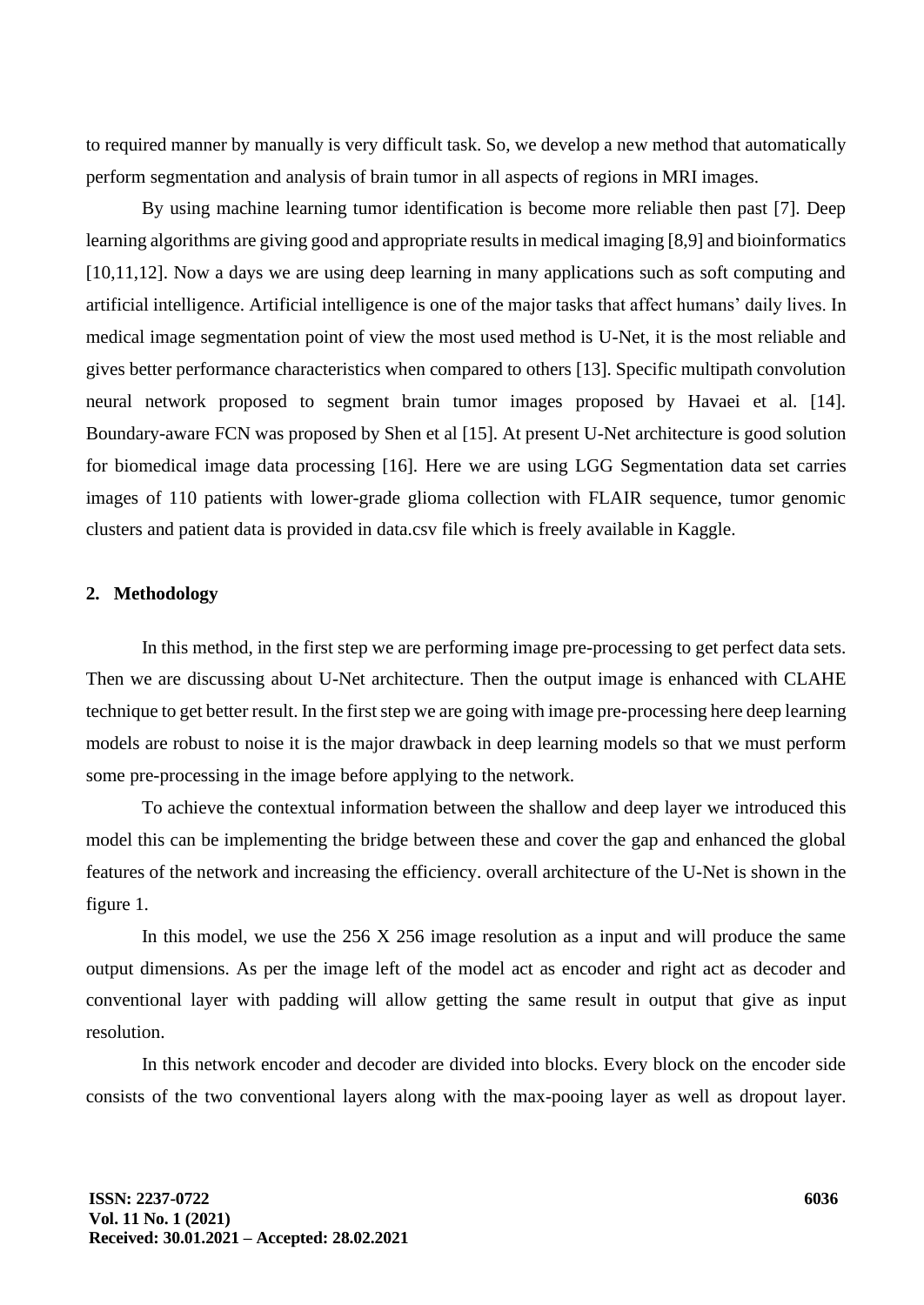Conv2D Transpose is applied at every block of the decoder side to the output of the previous block and dropout applied on top of that for two conventional layers.



Fig. 1 - Architecture of U-Net

Contraction process should happen on the encoder side and expansion process will take care by the decoder.in this model we are using the batch normalization and ReLU activation function except last conventional layer while it uses the sigmoid function and representation as below.

$$
ReLU(q) = \begin{cases} 0, & \text{if } q \le 0 \\ q, & \text{otherwise} \end{cases}
$$
 (1)

$$
sigmoid(q) = \frac{1}{1 + exp(-q)}
$$
 (2)

**ISSN: 2237-0722 Vol. 11 No. 1 (2021) Received: 30.01.2021 – Accepted: 28.02.2021**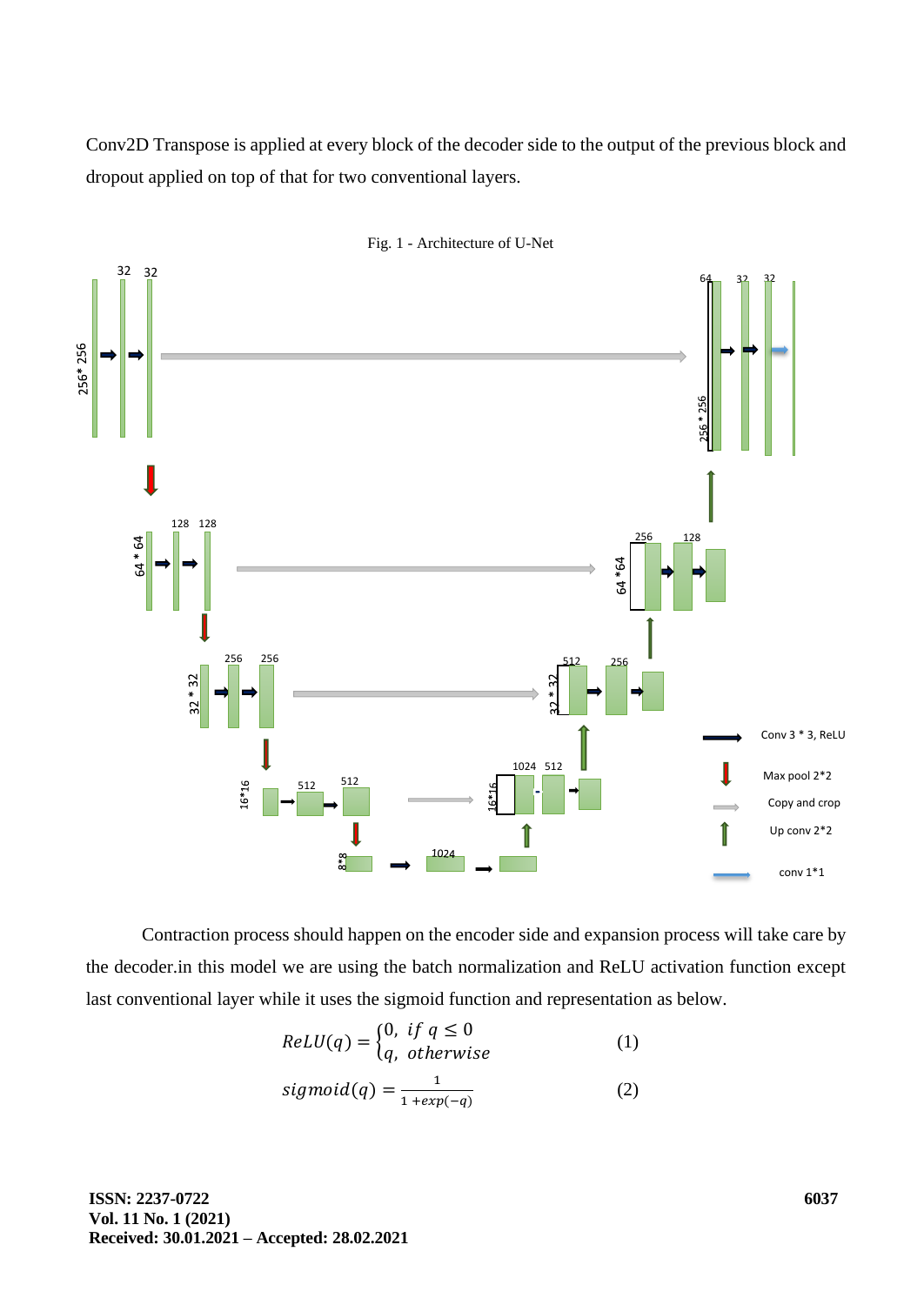## **Building Blocks of Convolutional Neural Networks**

**Convolutional layers:** In this layer activations from the previous layer are combined with a small set of parameterized filters, frequently of the size  $3 \times 3$  collected in a tensor  $W^{(i,j)}$  where j is the filter and I layer number.

**Activation layer:** The activation function generally defined as the simple rectified linear unit i.e.,  $ReLU(z) = max(0, z)$ , or variants like leaky ReLUs or parametric ReLUs [17,18] for more info. New tensor will produce when we feed the feature maps thought the activation layer.

**Pooling:** When we feed data through one or more conventional layers then it is in pooling that layer, we called as pooling layer. In this layer, we will provide input small grid regions and we will get only output as single number for each region. we usually define using the max or Avg functions.

**Dropout regularization**: Dropout is a regularization method that approaches training many neural networks with different models in parallel. Dropout is taking an average on the stochastic sampling of neural networks.

**Batch normalization:** The layer which is next to the activation layer typically called as batch normalization layer and standardizes the inputs to a layer for each mini batch which improves the stabilizing the learning process and decreases the epochs to train deep network.

**CLAHE** is a variant of Adaptive histogram equalization (AHE) which take care of the overamplification of the contrast. Rather than the whole image this CLAHE technique will operate only on the small chunks of the image with high accuracy that is called as Tiles.

## **3. Results**

Here we are discussing about tumour detection and segmentation results. We have analysed up to 70 epochs by using U-Net model. In this U-Net model we have achieved training accuracy of 96.97%, validation accuracy of 92.02%, with validation data of 30% and training data 70%.

|                          | pixel accuracy | mean accuracy | mean IU | frequency weighted | geom.accuracy |
|--------------------------|----------------|---------------|---------|--------------------|---------------|
| Liu et al. $[19]$        | 76.7           |               |         |                    |               |
| Tighe et al. [20]        | 75.6           | 41.1          |         |                    |               |
| Farabet et al.<br>$[21]$ | 72.3           | 50.8          |         |                    |               |
| FCN-16s                  | 85.2           | 51.7          | 39.5    | 76.1               | 94.3          |
| Proposed                 | 92.02          | 53.9          | 42.8    | 77.2               | 96.9          |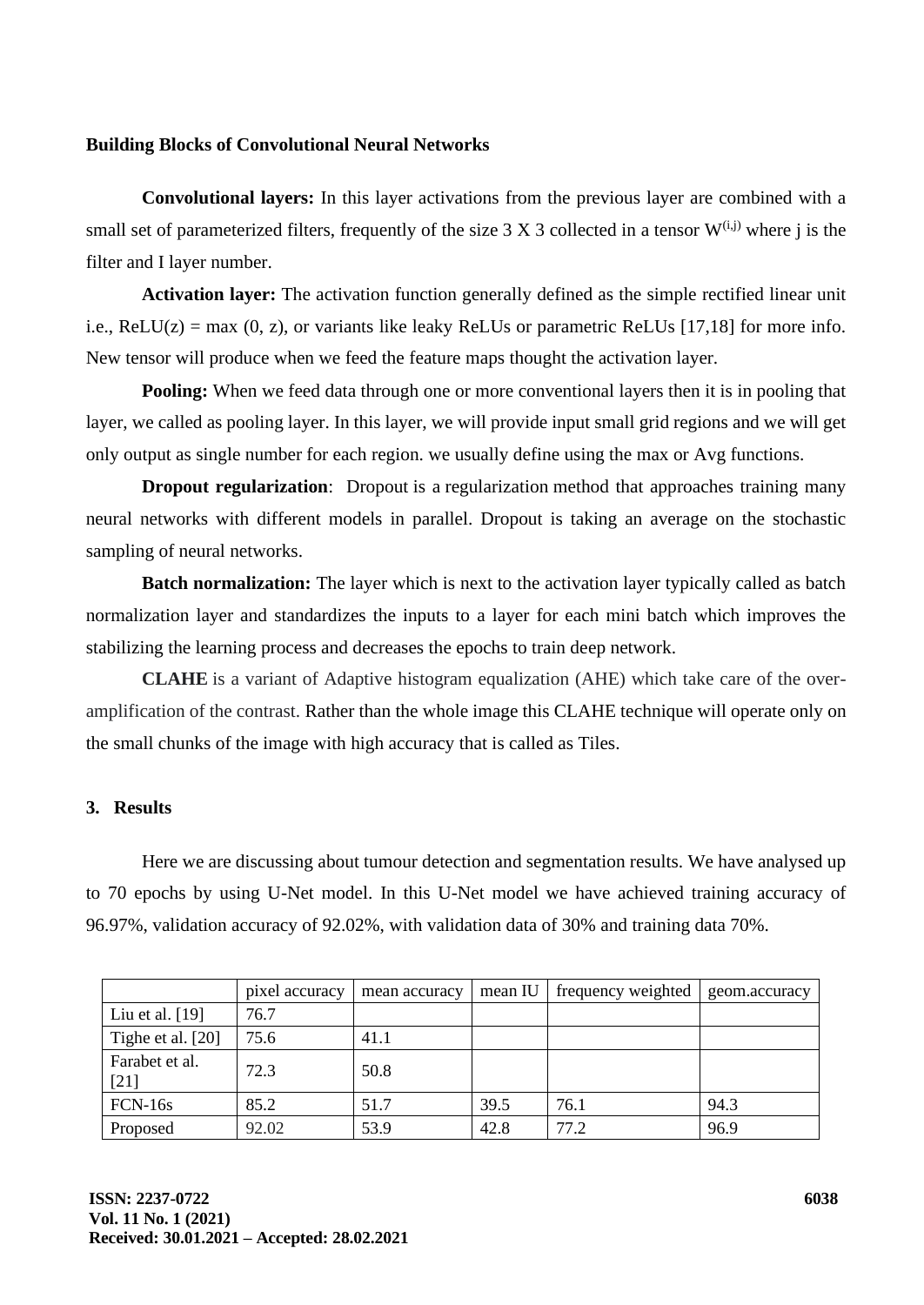

Fig. 3 - Visualization of Prediction for Brain Tumour

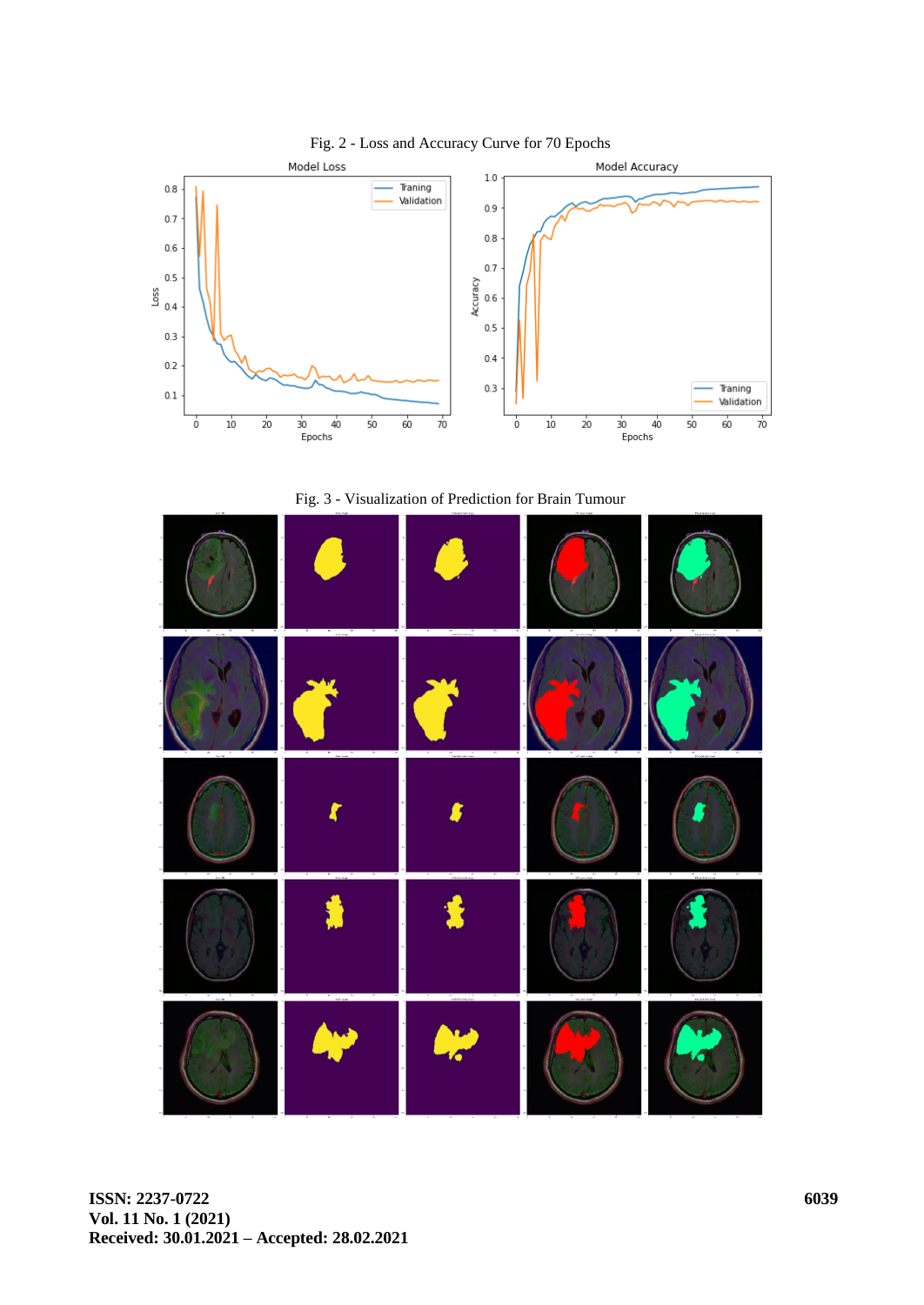



where the quality parameters are

| pixel accuracy is $\sum_i P_{ii}/\sum_i t_i$                                               | (2) |
|--------------------------------------------------------------------------------------------|-----|
| mean accuracy is $(1/P_{cl}) \sum_i P_{ii}/t_i$                                            | (3) |
| mean IU is $(1/P_{cl}) \sum_i P_{ii}/(t_i + \sum_i P_{ii} - P_{ii})$                       | (4) |
| frequency weighted is $(\sum_k t_k)^{-1} \sum_i t_i P_{ii}/(t_i + \sum_j P_{ji} - P_{ii})$ | (5) |

We present four metrics based on accuracy and region intersection. Let  $P_{ij}$  be the number of total pixels belong to class j from class i,  $P_{cl}$  various classes,  $t_j = \sum_j P_{ij}$  total number of pixels belongs to class i.

#### **4. Conclusion**

FCNN is best model for image classification. Here by using U-Net we are improving the quality of classification and segmentation. Due to large number of layers in the network we are getting better accuracy and speeding up the learning process. In this method we are getting training accuracy of 96.9 %, validation accuracy of 92.02%, To increase the accuracy in segmentation process we have to introduce more number of pre-processing and post processing techniques.

#### **References**

Krizhevsky, A., Sutskever, I., & Hinton, G.E. (2012). Imagenet classification with deep convolutional neural networks. *Advances in neural information processing systems, 25,* 1097-1105.

LeCun, Y., Boser, B., Denker, J.S., Henderson, D., Howard, R.E., Hubbard, W., & Jackel, L.D. (1989). Backpropagation applied to handwritten zip code recognition. *Neural computation, 1*(4), 541-551.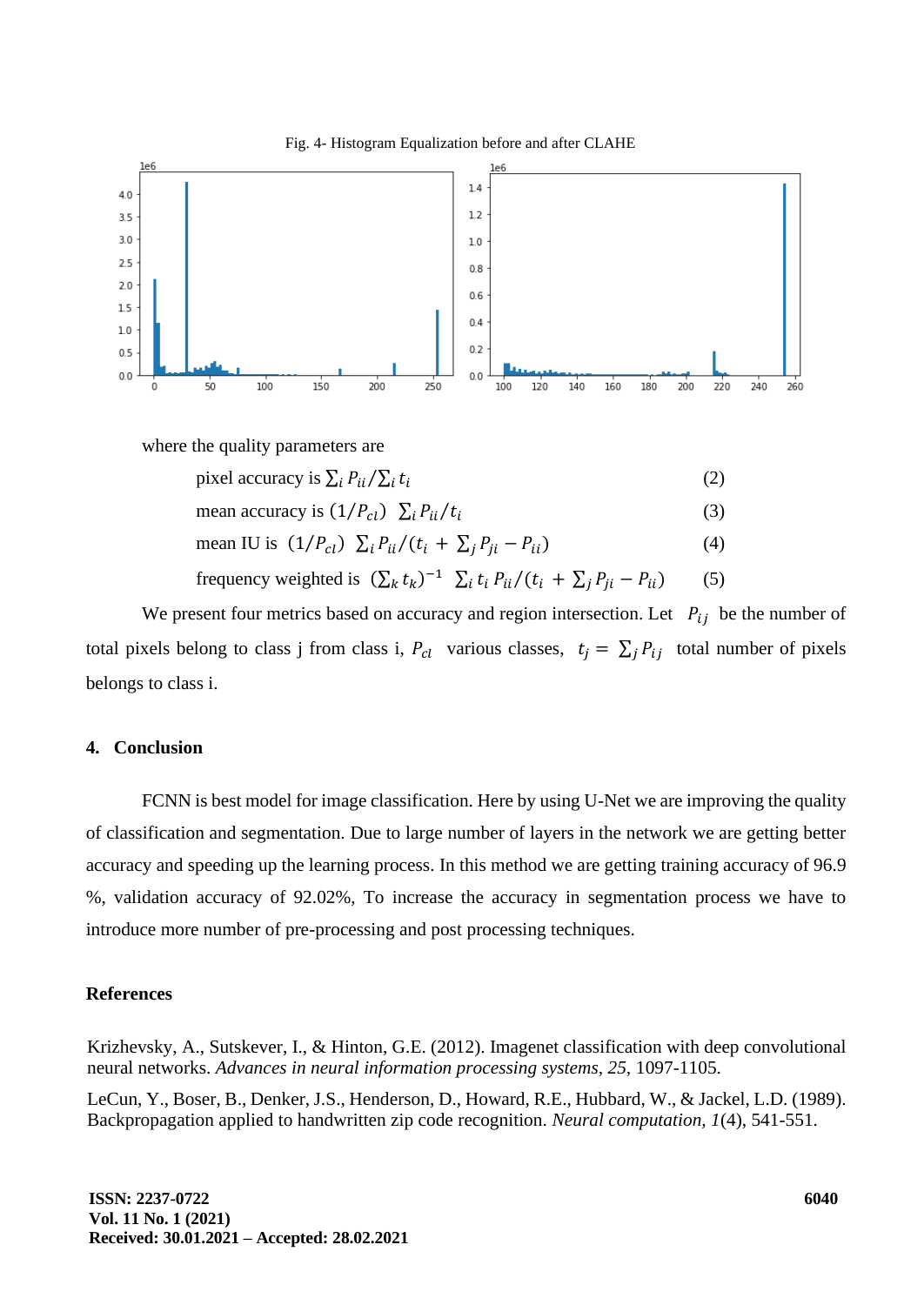Işın, A., Direkoğlu, C., & Şah, M. (2016). Review of MRI-based brain tumor image segmentation using deep learning methods. *Procedia Computer Science, 102,* 317-324.

Bakas, S., Akbari, H., Sotiras, A., Bilello, M., Rozycki, M., Kirby, J.S., & Davatzikos, C. (2017). Advancing the cancer genome atlas glioma MRI collections with expert segmentation labels and radiomic features. *Scientific data, 4*(1), 1-13.

Bakas, S., Reyes, M., Jakab, A., Bauer, S., Rempfler, M., Crimi, A., & Eaton-Rosen, Z. (2018). Identifying the best machine learning algorithms for brain tumor segmentation, progression assessment, and overall survival prediction in the BRATS challenge. *arXiv preprint arXiv:1811.02629*

Saut, O., Lagaert, J.B., Colin, T., & Fathallah-Shaykh, H.M. (2014). A multilayer grow-or-go model for GBM: effects of invasive cells and anti-angiogenesis on growth. *Bulletin of mathematical biology, 76*(9), 2306-2333.

Goceri, E., & Goceri, N. (2017). Deep learning in medical image analysis: Recent advances and future trends. In *Proceedings of the International Conferences on Computer Graphics, Visualization, Computer Vision and Image Processing 2017 and Big Data Analytics, Data Mining and Computational Intelligence 2017 Part of the Multi Conference on Computer Science and Information Systems 2017, Lisbon, Portugal.*

Ur Rehman, M., Khan, S.H., Rizvi, S.D., Abbas, Z., & Zafar, A. (2018). Classification of skin lesion by interference of segmentation and convolution neural network. *In 2nd International Conference on Engineering Innovation (ICEI),* 81-85.

Khan, S.H., Abbas, Z., & Rizvi, S.D. (2019). Classification of diabetic retinopathy images based on customised CNN architecture. *In Amity International Conference on Artificial Intelligence (AICAI),* 244-248.

Rehman, M.U., & Chong, K.T. (2020). DNA6mA-MINT: DNA-6mA modification identification neural tool. *Genes, 11*(8), 898.

Abbas, Z., Tayara, H., & to Chong, K. (2020). SpineNet-6mA: A Novel Deep Learning Tool for Predicting DNA N6-Methyladenine Sites in Genomes. *IEEE Access, 8,* 201450-201457.

Alam, W., Ali, S.D., Tayara, H., & to Chong, K. (2020). A CNN-based RNA n6-methyladenosine site predictor for multiple species using heterogeneous features representation. *IEEE Access, 8,* 138203-138209.

Havaei, M., Davy, A., Warde-Farley, D., Biard, A., Courville, A., Bengio, Y., & Larochelle, H. (2017). Brain tumor segmentation with deep neural networks. *Medical image analysis, 35,* 18-31.

Shen, H., Wang, R., Zhang, J., & McKenna, S.J. (2017). Boundary-aware fully convolutional network for brain tumor segmentation. *In International Conference on Medical Image Computing and Computer-Assisted Intervention,* 433-441.

Xia, X., & Kulis, B. (2017). W-net: A deep model for fully unsupervised image segmentation*. arXiv preprint arXiv:1711.08506.*

Clevert, D.A., Unterthiner, T., & Hochreiter, S. (2015). Fast and accurate deep network learning by exponential linear units (elus). *arXiv preprint arXiv:1511.07289*

He, K., Zhang, X., Ren, S., & Sun, J. (2015). Delving deep into rectifiers: Surpassing human-level performance on imagenet classification. *In Proceedings of the IEEE international conference on computer vision,* 1026-1034.